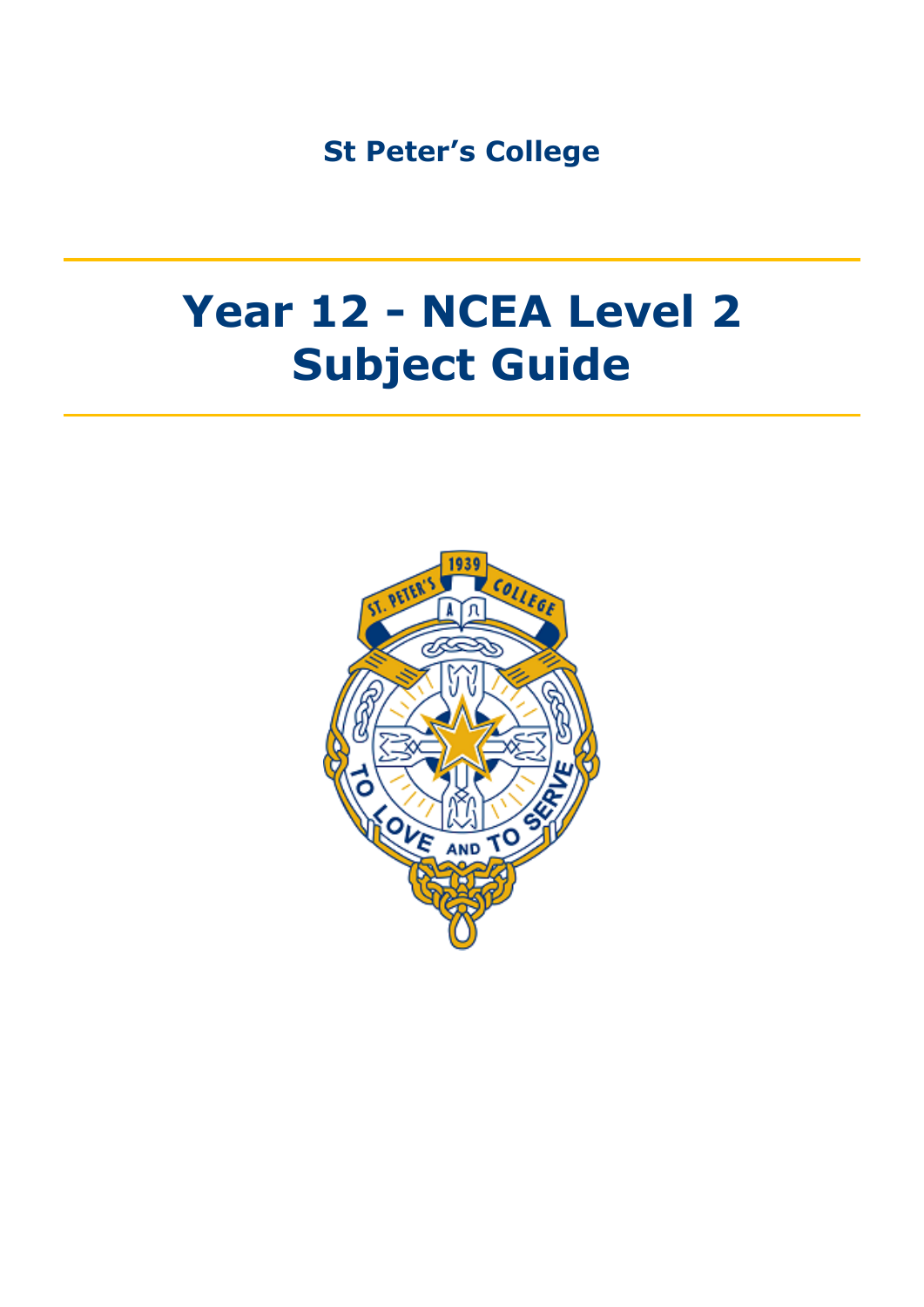# **Table of Contents**

| NCEA Level 2: Compulsory Subject Outlines  3 - 4 |  |
|--------------------------------------------------|--|
|                                                  |  |
|                                                  |  |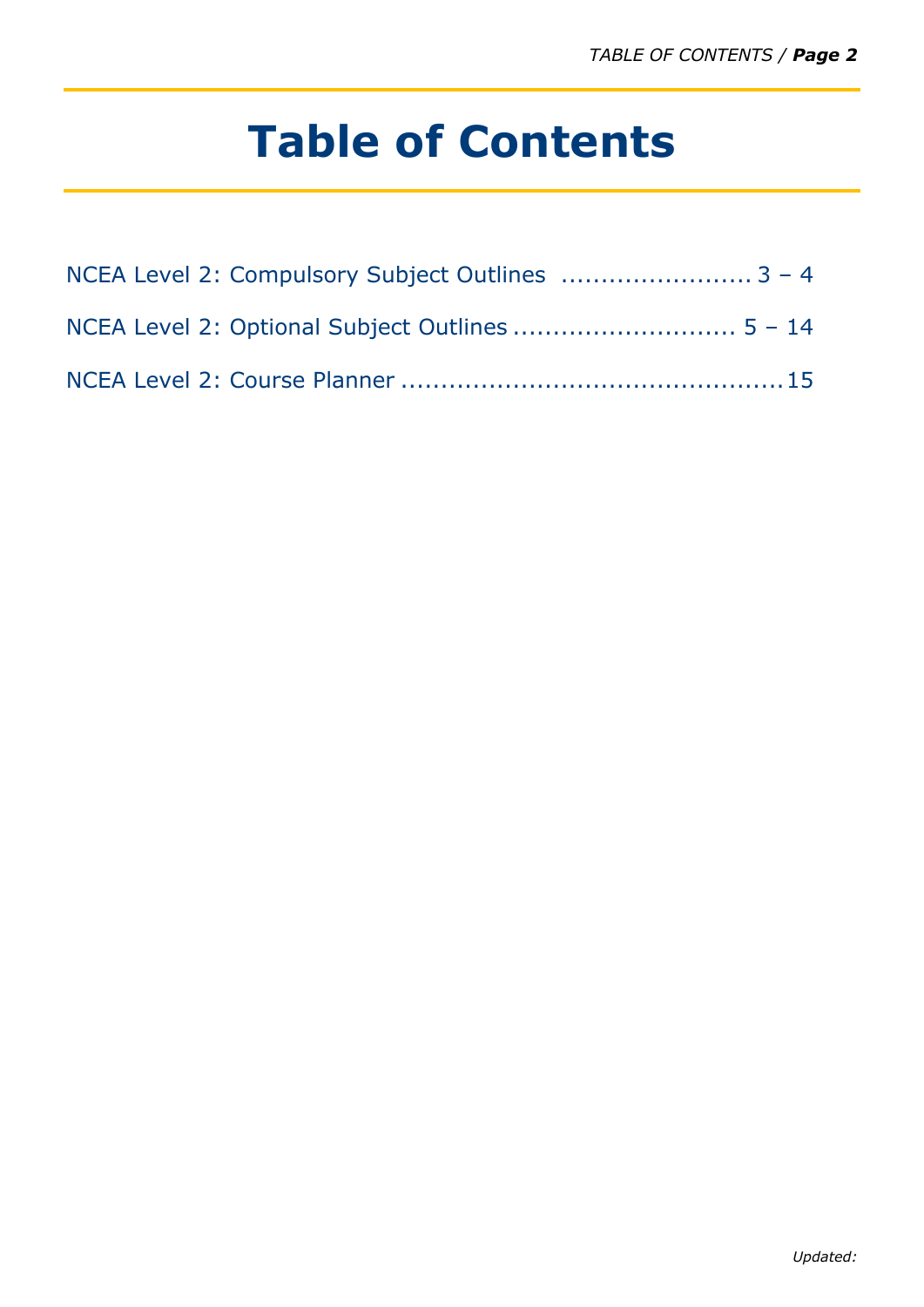#### **NCEA LEVEL 2: COMPULSORY SUBJECT OUTLINES**

### **ENGLISH FACULTY**

**Head of Faculty: Mr Stacy Humpage: [shumpage@st-peters.school.nz](mailto:shumpage@st-peters.school.nz)**

### **Level 2: English**

| <b>CREDITS</b>                                           | <b>COURSE COSTS</b> | <b>LEADS INTO</b> |
|----------------------------------------------------------|---------------------|-------------------|
| 21 (13 Internal / 8 External)                            | \$15                | Level 3 English   |
| <b>ENTRY REQUIREMENTS: 14 Credits in Level 1 English</b> |                     |                   |

#### **COURSE DESCRIPTION**

Level 2 builds on the concepts introduced in Level 1 English. Students will be taught a range of skills that will deepen their understanding of how language is used by writers and directors for an intended purpose as well as being able to analyse ideas within texts. The selection of internal and external Achievement Standards is highly demanding, but allows the students a range of opportunities to gain important Literacy credits for University Entrance.

### **Level 2: English International (ESOL)**

| <b>CREDITS</b>                                                                               | <b>COURSE COSTS</b>                                                                                                                                                                                                                    | <b>LEADS INTO</b>             |
|----------------------------------------------------------------------------------------------|----------------------------------------------------------------------------------------------------------------------------------------------------------------------------------------------------------------------------------------|-------------------------------|
| approximately 20 (English /<br>English Language)                                             | Nil but students will need to<br>buy the recommended<br>Grammar Text they will use in<br>all years they study at St<br>Peter's College. Details<br>available from their teacher<br>and the book is for sale at the<br>stationery shop. | Level 3 English International |
| <b>ENTRY REQUIREMENTS:</b> for English Language Learners, entry determined by placement test |                                                                                                                                                                                                                                        |                               |

#### **COURSE DESCRIPTION**

In Level 2 students strengthen their receptive and productive skills and further develop their language through exposure to a wider range of texts and literacy strategies. This course is part 1 of a 2 year course designed to allow students to gain literacy credits for tertiary study in New Zealand.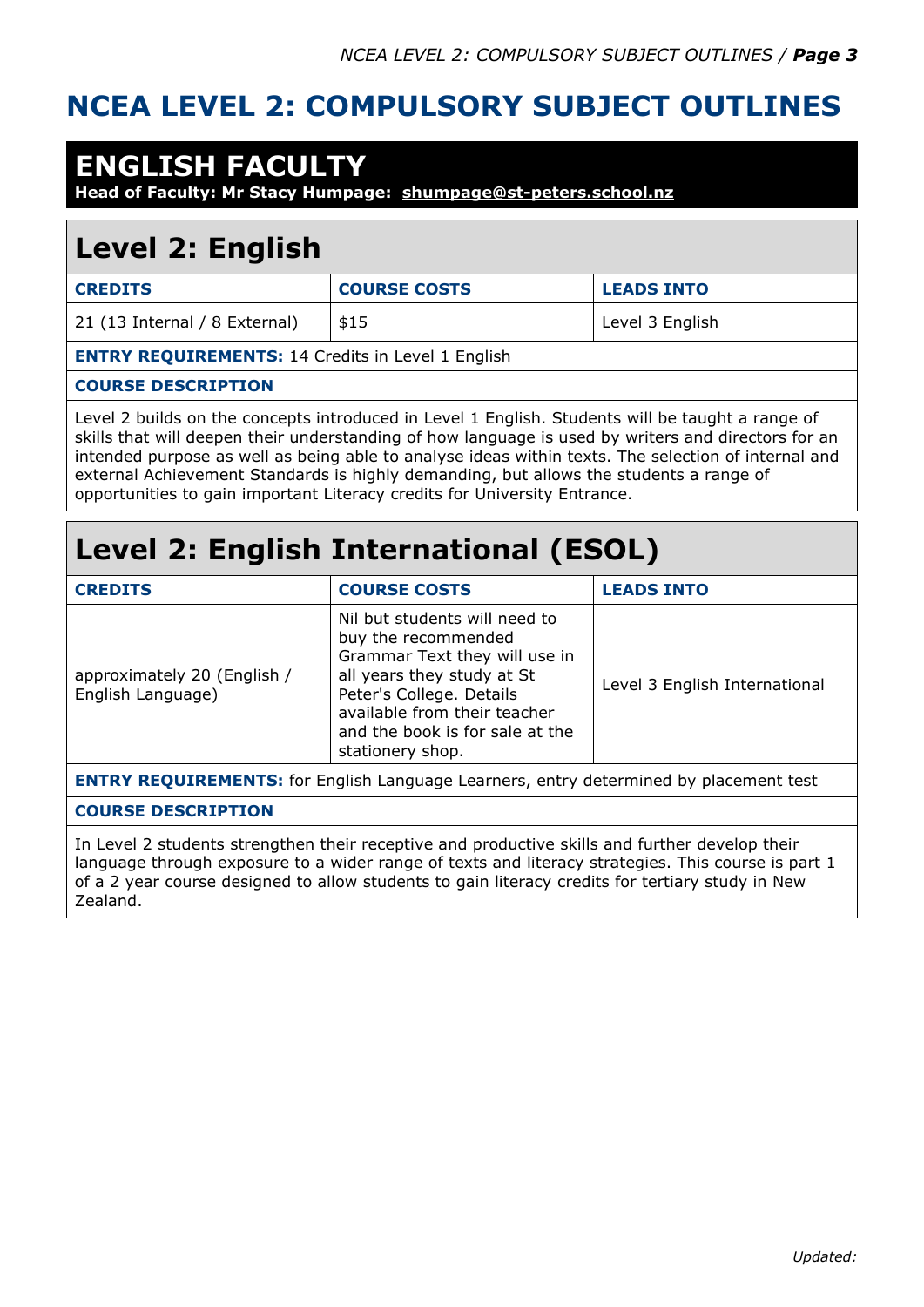### **MATHEMATICS FACULTY**

**Head of Faculty: Mr Matt Bindon: [mbindon@st-peters.school.nz](mailto:mbindon@st-peters.school.nz)**

### **Level 2: Mathematics with Calculus**

| <b>CREDITS</b>                                                                         | <b>COURSE COSTS</b> | <b>LEADS INTO</b>                                                              |
|----------------------------------------------------------------------------------------|---------------------|--------------------------------------------------------------------------------|
| 20 (11 Internal / 9 External)                                                          | Nil                 | Level 3 Mathematics with<br>Calculus or Level 3<br>Mathematics with Statistics |
| <b>FNITOV DEALITOEMENTS. 10</b> and the to Level 1 Methometics including the MCAT test |                     |                                                                                |

**ENTRY REQUIREMENTS:** 18 credits in Level 1 Mathematics including the MCAT test.

#### **COURSE DESCRIPTION**

Level 2 Mathematics with Calculus explores Algebraic methods, Trigonometry, Coordinate Geometry, Calculus Methods and Graphical Models in solving problems and Systems of Equations

### **Level 2: Mathematics with Statistics**

| <b>CREDITS</b>                                                                              | <b>COURSE COSTS</b> | <b>LEADS INTO</b>                             |
|---------------------------------------------------------------------------------------------|---------------------|-----------------------------------------------|
| 21 (12 Internal / 9 External)                                                               | Nil                 | Level 3 Mathematics with<br><b>Statistics</b> |
| <b>ENTRY REQUIREMENTS:</b> 10 credits in Level 1 Mathematics or Level 1 Applied Mathematics |                     |                                               |

#### **COURSE DESCRIPTION**

Level 2 Mathematics with Statistics explores Algebraic methods, Trigonometry, Coordinate Geometry, Calculus Methods and Graphical Models in solving problems and Probability methods.

### **THEOLOGY & PHILOSOPHY FACULTY**

**Head of Faculty: Dr Daniel Stollenwerk [dstollenwerk@st-peters.school.nz](mailto:dstollenwerk@st-peters.school.nz)**

### **Level 2: Theology & Philosophy**

| <b>CREDITS</b>                       | <b>COURSE COSTS</b> | <b>LEADS INTO</b>                                                           |
|--------------------------------------|---------------------|-----------------------------------------------------------------------------|
| 24 (Internal)                        | \$16                | Level 3 Theology &<br>Philosophy Studies or<br>University of Waikato Ethics |
| .<br>. <del>.</del> . <del>.</del> . |                     |                                                                             |

**ENTRY REQUIREMENTS:** 12 credits from Level 1 NCEA Theology and Philosophy or successful completion of Year 11 CIE World Religions or permission from the Head of Faculty or the Deputy Headmaster Curriculum

#### **COURSE DESCRIPTION**

At Level 2, the Theology and Philosophy department offers 4 achievement standards, each worth 6 credits, each assessed internally.

The first Year 12 NCEA standard analyzes the Biblical theme of call and its influence on such contemporary figures as Mother Teresa and Dr Martin Luther King. Students subsequently focus on the changes in the Roman Catholic Eucharistic tradition from its roots in the Passover and inception at the Last Supper to how it is celebrated today in St Peter's College chapel.

As a powerful way of studying World Religions, Level 2 students then consider suffering in Judaism, Christianity and Buddhism. The final standard analyzes the St. Peter's College service programme in light of the social doctrine of the Church.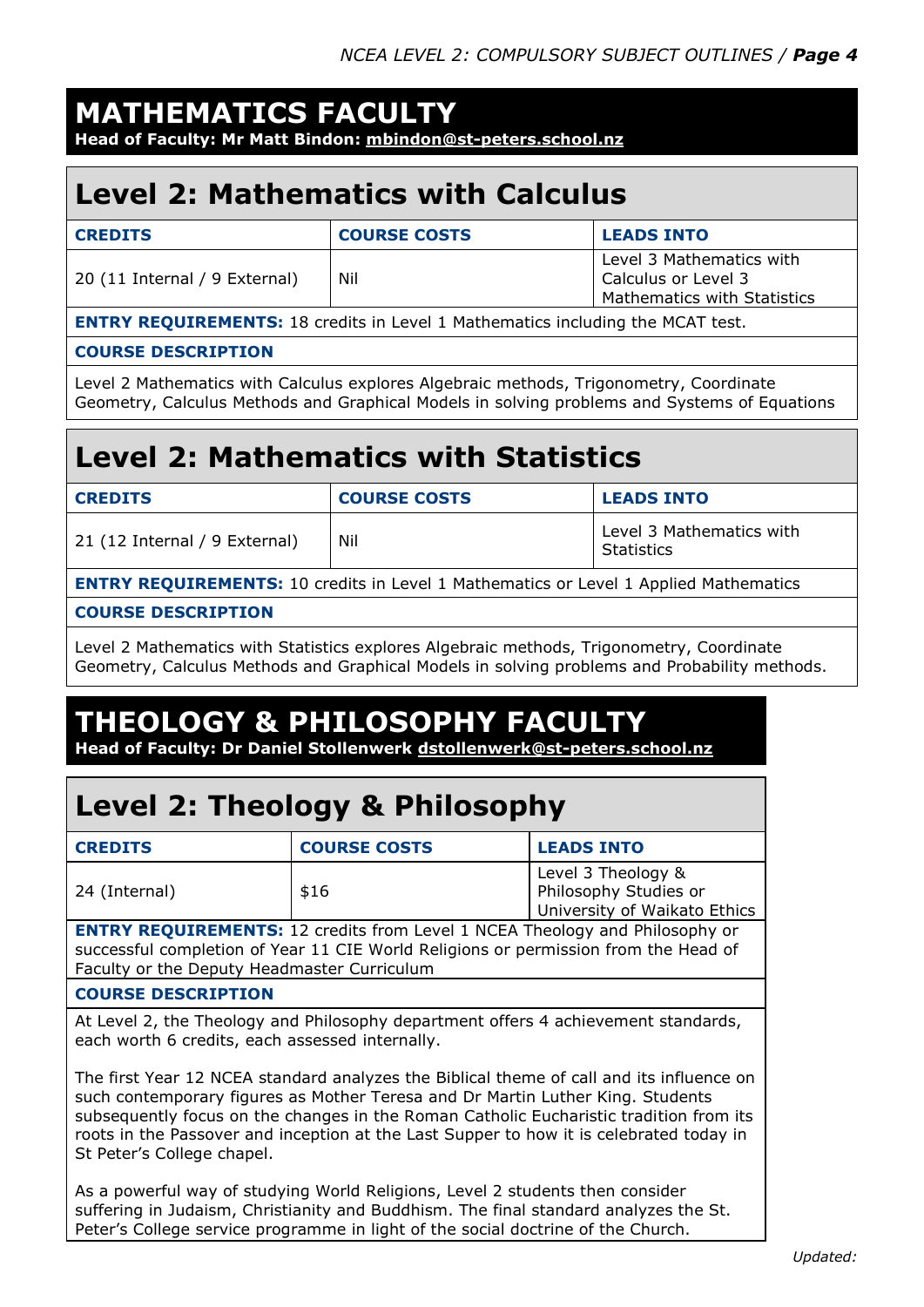### **NCEA LEVEL 2: OPTIONAL SUBJECT OUTLINES: STUDENTS MUST CHOOSE THREE**

### **ACCOUNTING FACULTY**

**Head of Faculty: Mrs Denise Trent, [dtrent@st-peters.school.nz](mailto:dtrent@st-peters.school.nz)**

### **Level 2: Accounting**

| <b>COURSE COSTS</b> | <b>LEADS INTO</b>  |
|---------------------|--------------------|
| Course Book \$30    | Level 3 Accounting |
|                     |                    |

**ENTRY REQUIREMENTS:** 9 Credits in Level 1 Accounting including both externals, or permission from the Head of Faculty

#### **COURSE DESCRIPTION**

Level 2 Accounting aims to provide students with the knowledge and understanding of Accounting as the language of business for individuals, and various sized entities including community organisations, while acting with integrity. Students will apply financial knowledge and skills to practical situations in a variety of modern economic and business contexts, and they will research an individual company in terms of how that business is managing sustainability. Students will develop their learning by extending skills taught at Level 1, applying them specifically to the processing of data and the analysis and interpretation of information. This Level 2 Accounting course consists of the following Achievement Standards which are a mixture of written reports and calculations:

#### **Achievement Standard 2.7 (Internal) – Inventory Subsystems**

Demonstrate understanding of an inventory subsystem for an entity

#### **Achievement Standard 2.6 (Internal) – Accounts Receivable**

Demonstrate understanding of an accounts receivable subsystem for an entity

#### **Achievement Standard 2.5 (Internal) – Sustainability**

Demonstrate understanding of a contemporary accounting issue for decision making

#### **Achievement Standard 2.3 (External) – Preparing financial information**

Prepare financial information for an entity that operates accounting subsystems

#### **Achievement Standard 2.4 (External) – Analysis and Interpretation**

Interpret accounting information for entities that operate accounting subsystems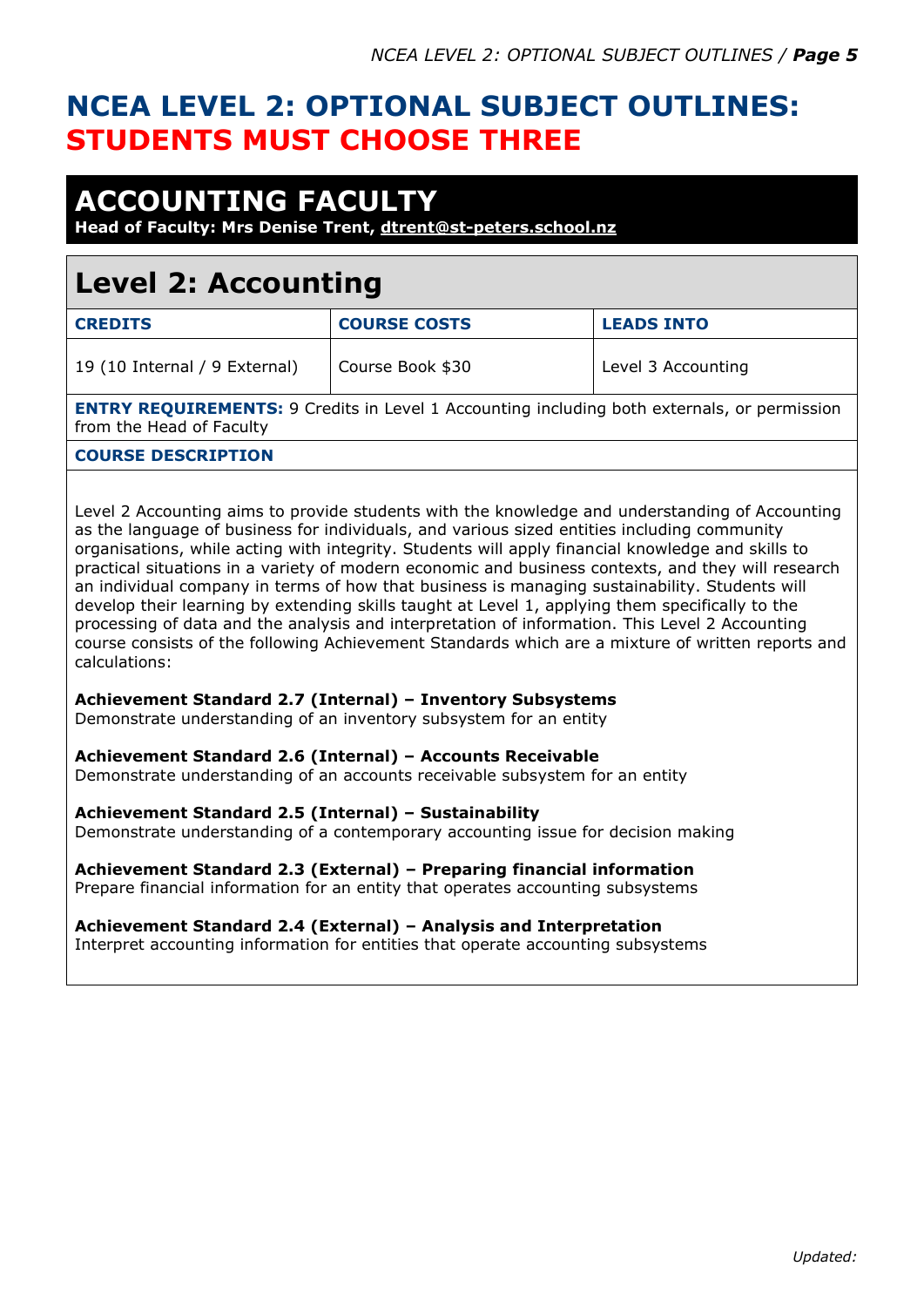## **ART FACULTY**

**Head of Faculty: Ms Nichola Barnden: [nbarnden@st-peters.school.nz](mailto:nbarnden@st-peters.school.nz)**

### **Level 2: Design**

| <b>CREDITS</b>                                                                                                                                                                                                                                                                                                                                                                                                                                                                                                                                                                                                                      | <b>COURSE COSTS</b>                                      | <b>LEADS INTO</b> |
|-------------------------------------------------------------------------------------------------------------------------------------------------------------------------------------------------------------------------------------------------------------------------------------------------------------------------------------------------------------------------------------------------------------------------------------------------------------------------------------------------------------------------------------------------------------------------------------------------------------------------------------|----------------------------------------------------------|-------------------|
| 20 (8 Internal / 12 External)                                                                                                                                                                                                                                                                                                                                                                                                                                                                                                                                                                                                       | \$130 materials fee and printing<br>fee + Art Design Kit | Level 3 Design    |
| <b>ENTRY REQUIREMENTS: 14 Credits in Level 1 Visual Art</b>                                                                                                                                                                                                                                                                                                                                                                                                                                                                                                                                                                         |                                                          |                   |
| <b>COURSE DESCRIPTION</b>                                                                                                                                                                                                                                                                                                                                                                                                                                                                                                                                                                                                           |                                                          |                   |
| Students will learn about the design process and complete tasks related to research, practical<br>skills and developing ideas. The research involves talking about art and using this understanding<br>to influence own work. A range of practical skills will be learnt including drawing techniques and<br>Photoshop and Illustrator. These skills will be used in the creation of work that combines<br>typography and image together. Design in The Arts is a creative subject and is about exploring<br>new ways of expressing yourself. Both internals are project based and the external is a two-board<br>folio submission. |                                                          |                   |

### **Level 2: Painting**

| <b>CREDITS</b>                | <b>COURSE COSTS</b>                                         | <b>LEADS INTO</b> |
|-------------------------------|-------------------------------------------------------------|-------------------|
| 20 (8 Internal / 12 External) | \$90 materials fee and printing<br>$fee + Art$ Painting Kit | Level 3 Painting  |

**ENTRY REQUIREMENTS:** at least 14 Credits in Level 1 Visual Art including the external

#### **COURSE DESCRIPTION**

Students will complete tasks related to research, practical skills and developing ideas. The research involves talking about art and using this understanding to influence own work. Students will continue to develop their skills in a range of wet and dry media in the creation of work in their chosen style to communicate their own ideas. Painting is a creative subject and is about exploring new ways of expressing yourself. Illustration can also be a part of painting. Both internals are project based and the external is a two-board folio submission.

### **Level 2: Photography**

| <b>CREDITS</b>                                                  | <b>COURSE COSTS</b>                                                                                              | <b>LEADS INTO</b>   |
|-----------------------------------------------------------------|------------------------------------------------------------------------------------------------------------------|---------------------|
| 20 (8 Internal / 12 External)                                   | \$130 materials and printing fee<br>+ Photography Art Kit.<br>Students must also have own<br>digital SLR Camera. | Level 3 Photography |
| FUERM REALISREMENTS II IN A CITY II IN MILLER II II II II II II |                                                                                                                  |                     |

**ENTRY REQUIREMENTS:** at least 14 Credits in Level 1 Visual Art including the external

#### **COURSE DESCRIPTION**

Students will learn a lot of technical information about how to use a camera and post production. They then use this knowledge to complete tasks related to research, practical skills and developing ideas. The research involves talking about art and using this understanding to influence own work. A range of practical skills will be learnt including drawing techniques, studio lighting and Photoshop. Photography involves work outside of the classroom that must be completed for homework. Photography is a creative subject and is about exploring new ways of expressing yourself. Both internals are project based and the external is a two-board folio submission.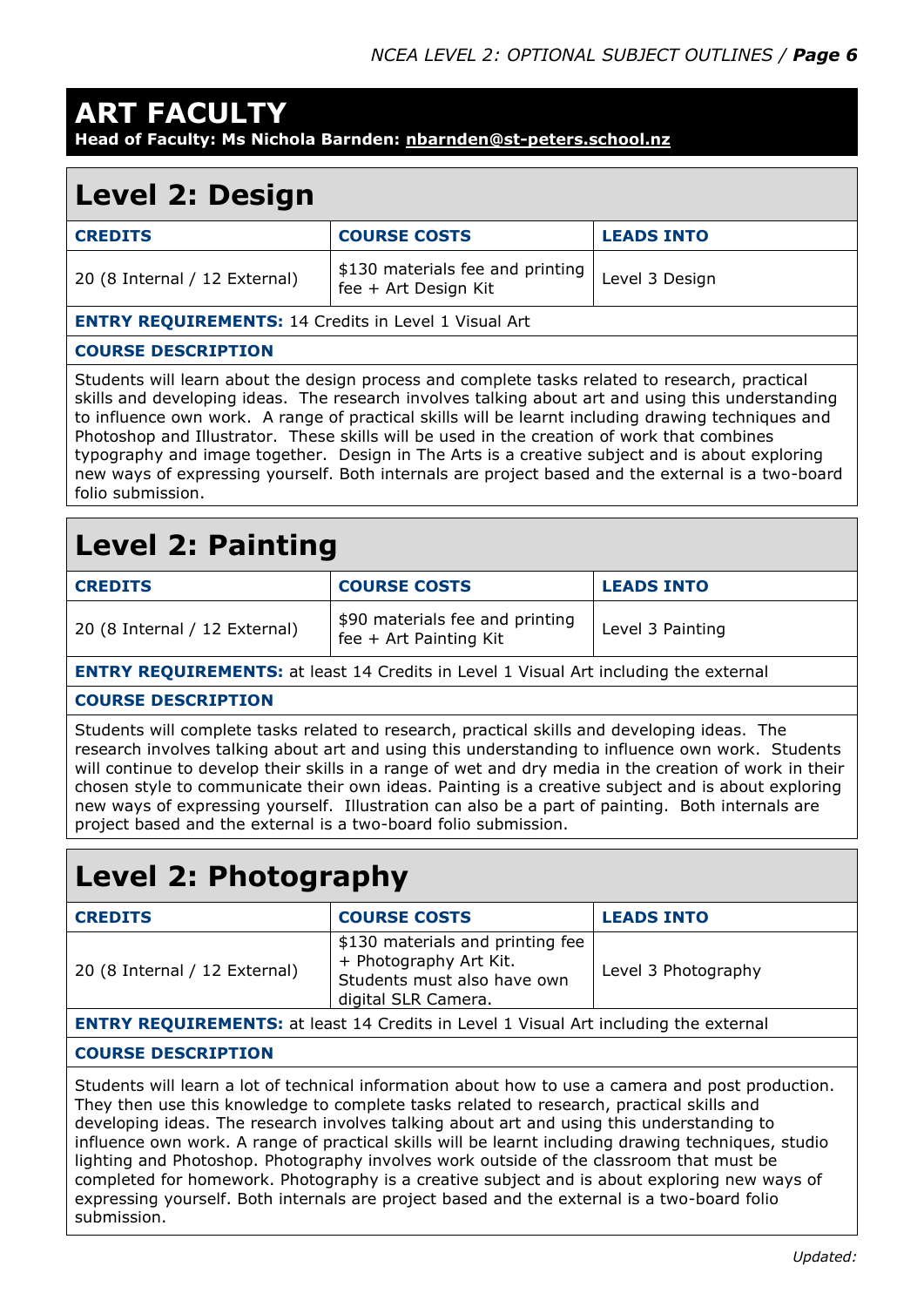### **COMMERCE FACULTY**

**Head of Faculty: Mr Steve Rewcastle: [srewcastle@st-peters.school.nz](mailto:srewcastle@st-peters.school.nz)**

### **Level 2: Business Studies**

| <b>CREDITS</b>                                                                                                         | <b>COURSE COSTS</b> | <b>LEADS INTO</b>        |
|------------------------------------------------------------------------------------------------------------------------|---------------------|--------------------------|
| 23 (15 Internal / 8 External)                                                                                          | Nil                 | Level 3 Business Studies |
| <b>ENTRY REQUIREMENTS:</b> 14 credits in Maths or English NCEA Level 1; or at the discretion of the<br>Head of Faculty |                     |                          |
| <b>COURSE DESCRIPTION</b>                                                                                              |                     |                          |
| This course covers business formation, function and management of a large business. Students                           |                     |                          |

will continue to build on the skills developed in Level 1 Business Studies around various factors that can impact upon a business in the current New Zealand economic climate. Important ideas are developed in the classroom and also through links with the local business community. The internal assessments are all research based and cover market research and motivation, as well as setting up and running a small business to sell on Market Day and (hopefully) make a profit as well as a contribution to the community and a charity.

### **Level 2: Economics**

| <b>CREDITS</b>                                                                                                                                                                               | <b>COURSE COSTS</b> | <b>LEADS INTO</b> |
|----------------------------------------------------------------------------------------------------------------------------------------------------------------------------------------------|---------------------|-------------------|
| 20 (14 Internal / 12 External)                                                                                                                                                               | Resource Book \$30  | Level 3 Economics |
| <b>ENTRY REQUIREMENTS: 14 Credits in Level 1 Economics, English or Mathematics</b>                                                                                                           |                     |                   |
| <b>COURSE DESCRIPTION</b>                                                                                                                                                                    |                     |                   |
| Level 2 Economics includes the exploration of the macro-economic issues of international trade,<br>economic growth, inflation and unemployment. Students will develop their learning through |                     |                   |

discussion, research and study of economic literature. This is a self-contained course and while completion of Level 1 economics is preferable, it is not essential and students with satisfactory grades in Level 1 English and/or Mathematics may study Level 2 Economics.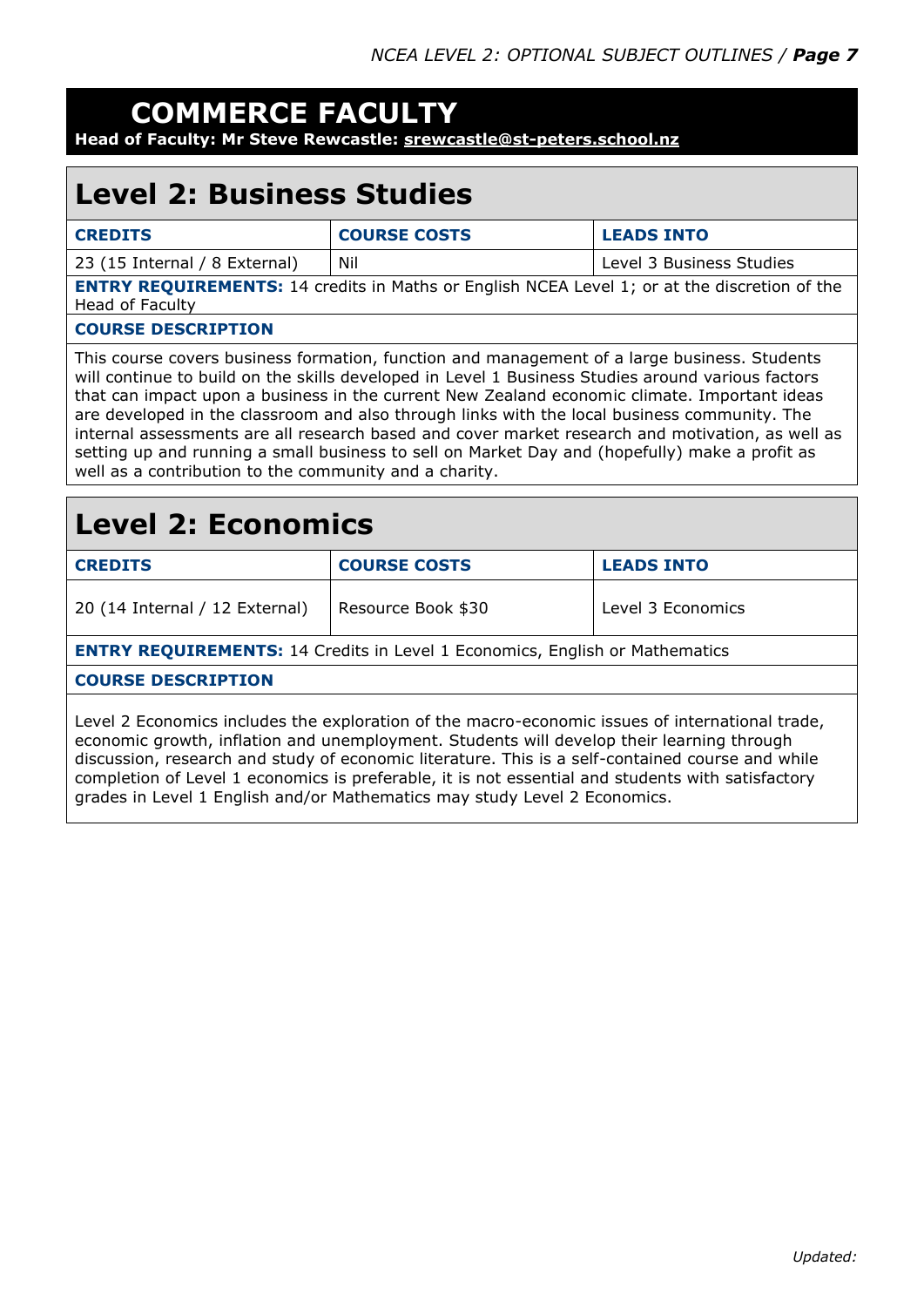### **ENGLISH FACULTY**

**Head of Faculty: Mr Stacy Humpage: [shumpage@st-peters.school.nz](mailto:shumpage@st-peters.school.nz)**

### **Level 2: Media Studies**

| <b>CREDITS</b>                                                                               | <b>COURSE COSTS</b> | <b>LEADS INTO</b>     |
|----------------------------------------------------------------------------------------------|---------------------|-----------------------|
| Approximately 21<br>(16 Internal / 4 External)                                               | \$15                | Level 3 Media Studies |
| <b>ENTRY REQUIREMENTS:</b> 14 credits at Level 1 English and a minimum of an achieved in the |                     |                       |

'Visual Text' External and/or the 'Close Viewing' Internal

#### **COURSE DESCRIPTION**

This exciting course is for students who are interested in gaining a wider understanding of the technical and social aspects of Media (film, television, radio, podcasts, music, advertising, social media). This includes analytical viewing and deconstruction of texts, as well as the study of a specific genre and the creation of a film production. They will learn how to use camera techniques, editing software and scriptwriting. Students will study how Media reflects past and current issues in society through certain representation and biases. Students will need to consider how a media text is constructed, the message it is sending and how different critical lenses could be applied to it. The course offers students opportunities to gain a range of Level 2 Internal and External credits. Level 2 Media offers an introduction to the subject, and it is a recommended prerequisite for those who are wanting to take it in Year 13, and later pursue a career in the Media.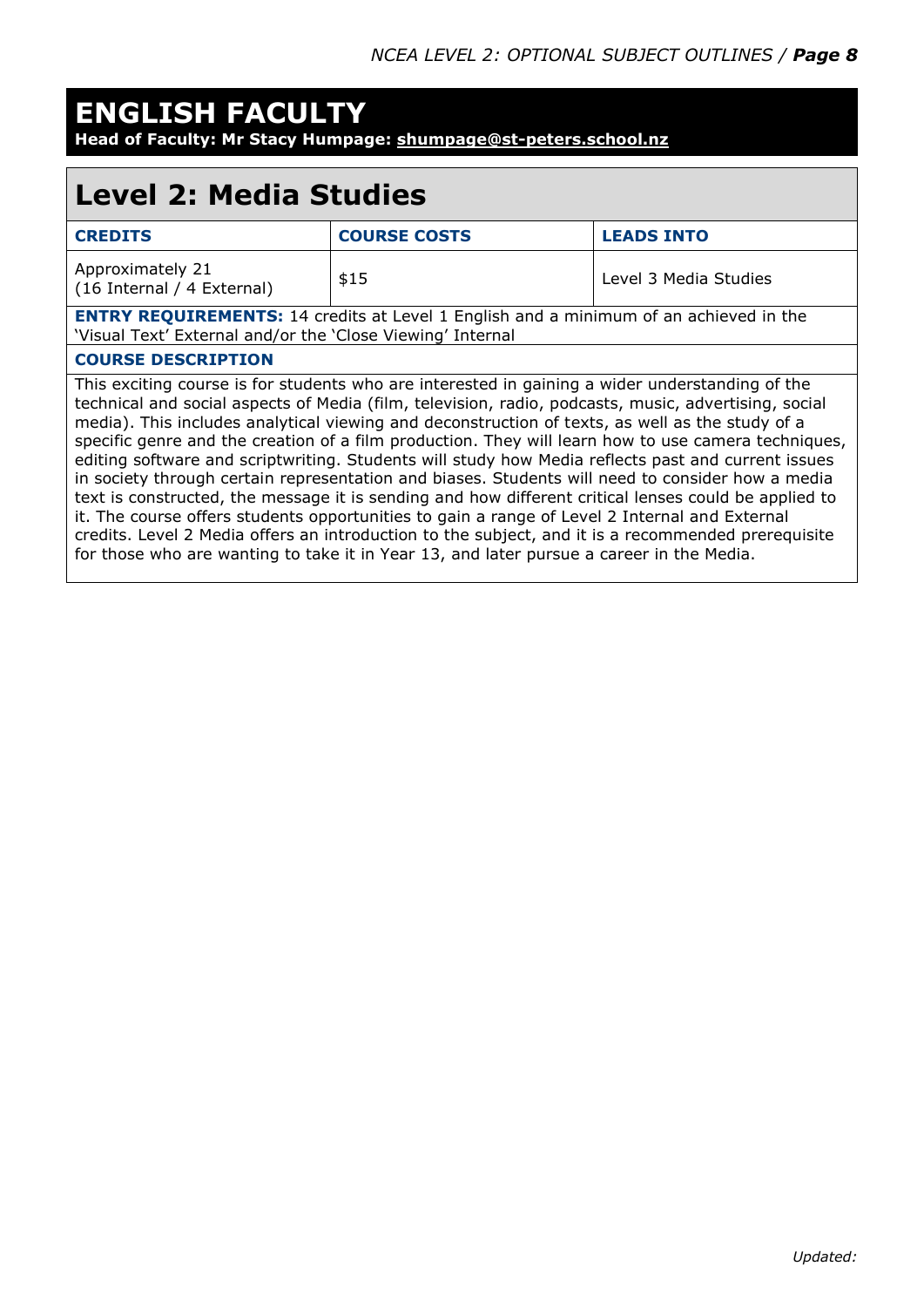### **HUMANITIES FACULTY**

**Head of Faculty Mr Jakub Kalinowski: [jkalinowski@st-peters.school.nz](mailto:jkalinowski@st-peters.school.nz)**

### **Level 2: Geography**

| <b>CREDITS</b>                                                                                                                 | <b>COURSE COSTS</b>                                             | <b>LEADS INTO</b> |
|--------------------------------------------------------------------------------------------------------------------------------|-----------------------------------------------------------------|-------------------|
| 19 (11 Internal / 8 External)                                                                                                  | Geography Skills for NCEA<br>Level 2 workbook by Justin<br>Peat | Level 3 Geography |
| <b>ENTRY REQUIREMENTS:</b> 14 Credits in Level 1 Geography/ 14 Credits in Level 1 English<br>(including one external standard) |                                                                 |                   |
| <b>COURSE DESCRIPTION</b>                                                                                                      |                                                                 |                   |
|                                                                                                                                |                                                                 |                   |

Geography is the study of the environment as the home of people. It seeks to interpret the world and how it changes over time – past, present, and future. It explores the relationships and connections between people and both natural and cultural environments. Geography investigates the ways in which features are arranged on the earth's surface. It describes and explains the patterns and processes that create them. Students learn to think spatially and use maps, visual images and new technologies to obtain, present and analyse information. Topics studied include differences in development, wealth disparities and inequalities, urban patterns and distribution of services, urban land usage and growth as well as a geographic skills component.

#### **Level 2: History**

| <b>CREDITS</b>                | <b>COURSE COSTS</b> | <b>LEADS INTO</b> |
|-------------------------------|---------------------|-------------------|
| 23 (14 Internal / 9 External) | Nil                 | Level 3 History   |

**ENTRY REQUIREMENTS:** 14 Credits in Level 1 History/ 14 Credits in Level 1 English

#### **COURSE DESCRIPTION**

This course builds upon the foundation of Level 1 History. Both the internal and external assessments are of a similar nature to the Level 1 History course, but require a deeper understanding of changes and historic movements occurring over a significant period of time. There is a strong literacy component as students are required to write engaging essays and be able to explain their points in depth. An understanding of historical sources, their advantages, limitations and usefulness towards historical study is also undertaken.

As in Level 1 History, a two-part research component is offered, allowing students to research a topic of their own choice and put together a portfolio of their research findings. The main themes offered in Level 2 History relate to independence movements and protests such as the Mau Movement.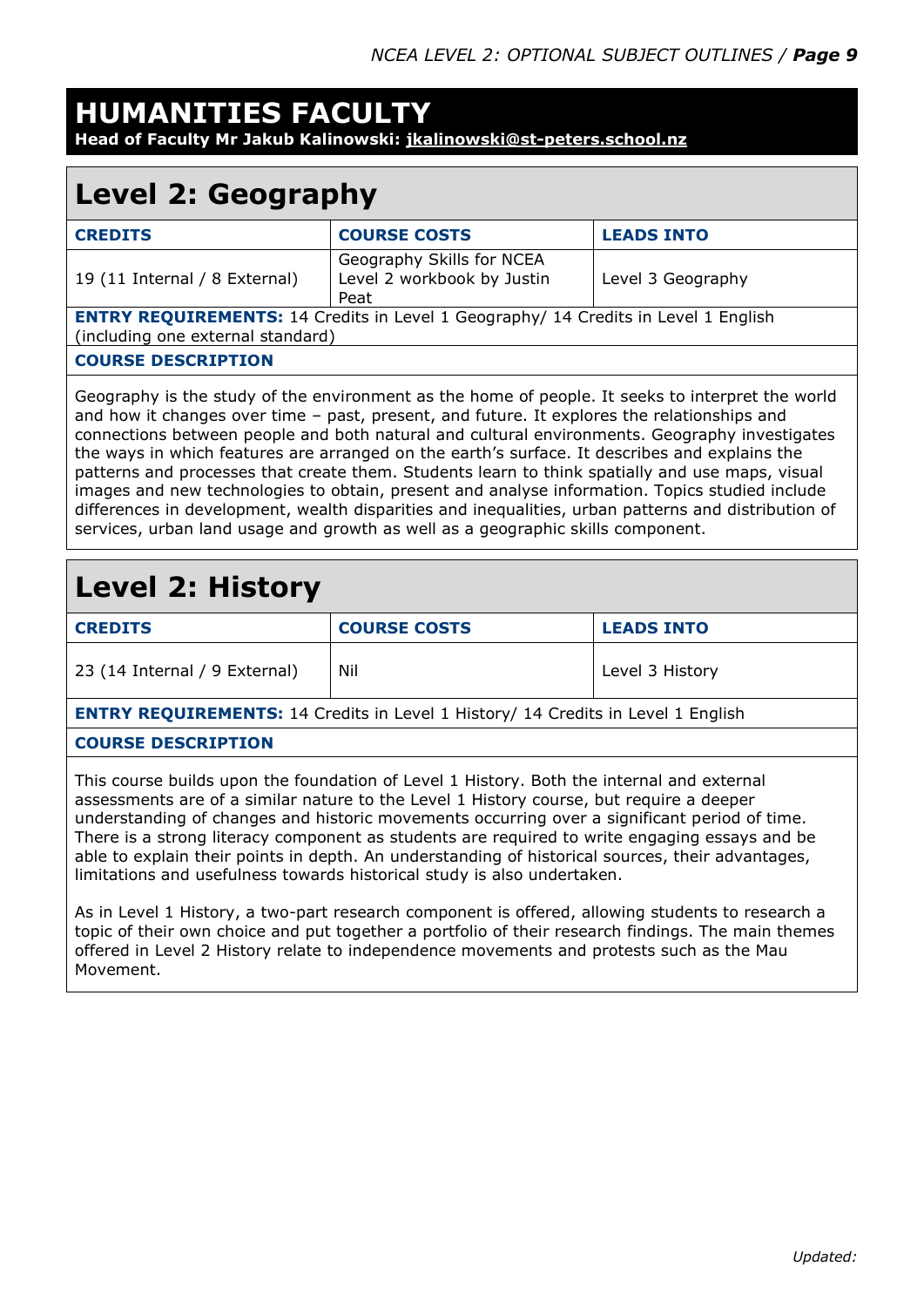#### **LANGUAGES FACULTY Head of Faculty: Mrs Margaret Ubels-Rattray: [mubels@st-peters.school.nz](mailto:mubels@st-peters.school.nz)**

#### **Level 2: Chinese**

| <b>CREDITS</b>                                          | <b>COURSE COSTS</b>                                                                          | <b>LEADS INTO</b>                |
|---------------------------------------------------------|----------------------------------------------------------------------------------------------|----------------------------------|
| 24 (14 Internal/10<br>External)                         | \$35 Language Perfect<br>Subscription, HSK and AUT<br>online course (optional)<br>costs vary | Level 3 Chinese and/or<br>HSK L3 |
| <b>ENTRY REQUIREMENTS: 9 Credits in Level 1 Chinese</b> |                                                                                              |                                  |

#### **COURSE DESCRIPTION**

Level 2 Chinese is a 1-year bilingual course for both native speaker Chinese students and foreign language learners and is designed to help students to move between the English and Chinese languages. Students learn to communicate information and opinions through diverse familiar text types, responding to others ideas and opinions and communicating appropriately in different situations. The internal assessments consist of a writing portfolio, a spoken presentation and a conversation/interaction portfolio. The external assessments are a reading exam and a listening exam.

Students may also sit the **HSK L3 international** examination which is a stepping stone to the HSK level 4 examination. In addition, the **AUT online Chinese paper** is available for all Year 12 Chinese students (in Term 1 and 2). This is a 15 credit university course that contributes to students' bachelor degree in the future.

| <b>Level 2: French</b>                                                                                                                                                                                                                                                                                                                                                                                                                                                                                                                                                                                                                                                                                                                                                       |                                                                                        |                   |
|------------------------------------------------------------------------------------------------------------------------------------------------------------------------------------------------------------------------------------------------------------------------------------------------------------------------------------------------------------------------------------------------------------------------------------------------------------------------------------------------------------------------------------------------------------------------------------------------------------------------------------------------------------------------------------------------------------------------------------------------------------------------------|----------------------------------------------------------------------------------------|-------------------|
| <b>CREDITS</b>                                                                                                                                                                                                                                                                                                                                                                                                                                                                                                                                                                                                                                                                                                                                                               | <b>COURSE COSTS</b>                                                                    | <b>LEADS INTO</b> |
| 19 (9 Internal/10 External)                                                                                                                                                                                                                                                                                                                                                                                                                                                                                                                                                                                                                                                                                                                                                  | \$35 Language Perfect<br>Subscription.<br>\$55 Optional Restaurant<br>Meal             | Level 3 French    |
|                                                                                                                                                                                                                                                                                                                                                                                                                                                                                                                                                                                                                                                                                                                                                                              | <b>ENTRY REQUIREMENTS:</b> 9 Credits in Level 1 French (including 1 external standard) |                   |
| <b>COURSE DESCRIPTION</b>                                                                                                                                                                                                                                                                                                                                                                                                                                                                                                                                                                                                                                                                                                                                                    |                                                                                        |                   |
| The course is designed to allow students to use French confidently in familiar<br>situations. By the end of this course students will be able to initiate and<br>sustain a conversation with a sympathetic native speaker, speaking at some<br>length if necessary to express personal opinions and to offer advice. They can<br>use and understand increasingly complex language patterns and they are able<br>to experiment with new language. They can write short passages and<br>messages with increasing accuracy. The internal assessments consist of a writing<br>portfolio and a spoken presentation. The external assessments are a reading exam and a<br>listening exam. Students who are keen and able may do the interaction portfolio for 5<br>further credits |                                                                                        |                   |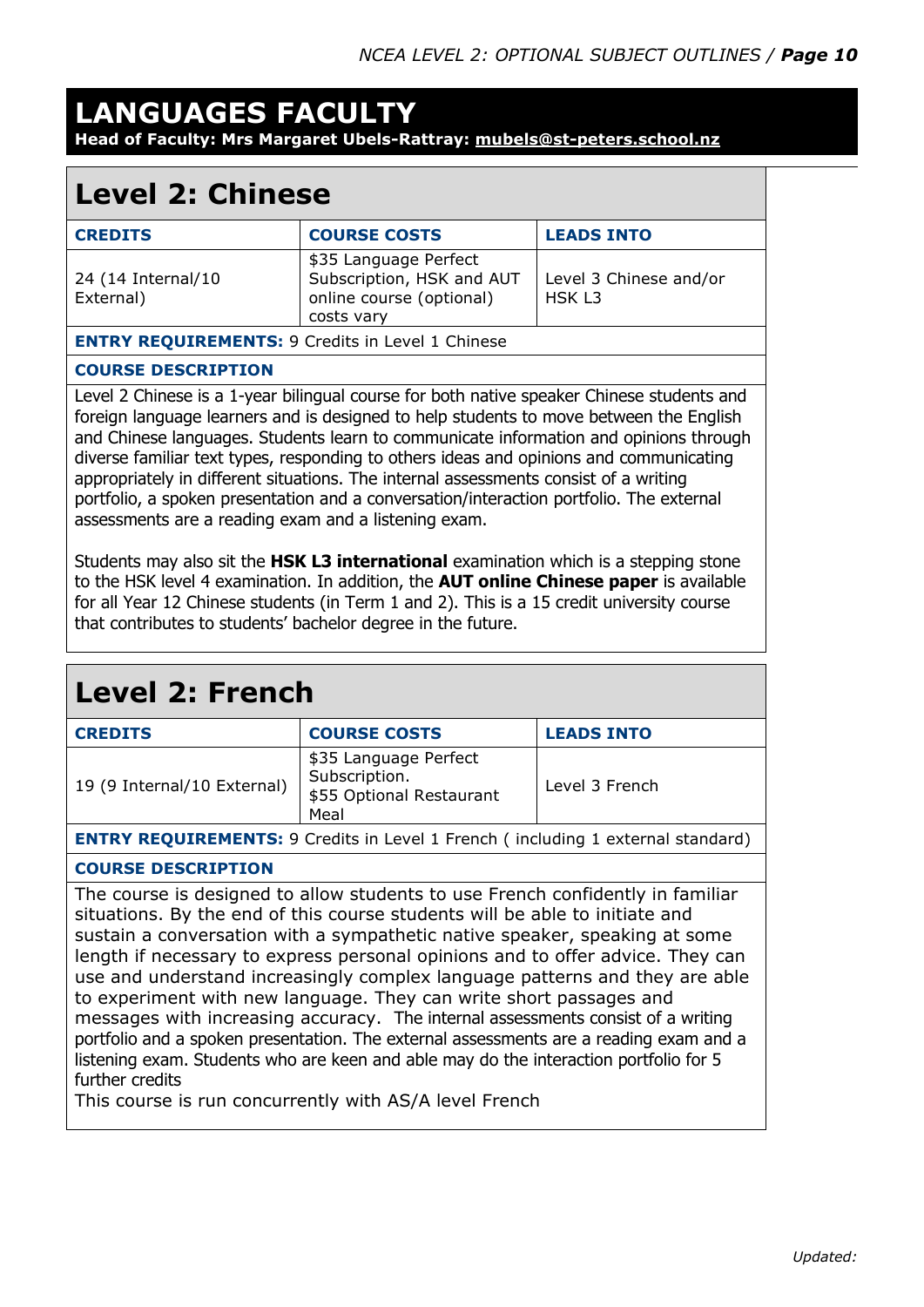| <b>Level 2: Spanish</b>                                                                                                                                                                                                                                                                                                                                                                                                                                                                                                                                                                                                                                                                                                                                                                                                                                                                                                                               |                                                                                         |                      |  |
|-------------------------------------------------------------------------------------------------------------------------------------------------------------------------------------------------------------------------------------------------------------------------------------------------------------------------------------------------------------------------------------------------------------------------------------------------------------------------------------------------------------------------------------------------------------------------------------------------------------------------------------------------------------------------------------------------------------------------------------------------------------------------------------------------------------------------------------------------------------------------------------------------------------------------------------------------------|-----------------------------------------------------------------------------------------|----------------------|--|
| <b>CREDITS</b>                                                                                                                                                                                                                                                                                                                                                                                                                                                                                                                                                                                                                                                                                                                                                                                                                                                                                                                                        | <b>COURSE COSTS</b>                                                                     | <b>LEADS INTO</b>    |  |
| 19 (9 Internal/10 External)                                                                                                                                                                                                                                                                                                                                                                                                                                                                                                                                                                                                                                                                                                                                                                                                                                                                                                                           | \$35 Language Perfect<br>Subscription                                                   | Level 3 Spanish      |  |
|                                                                                                                                                                                                                                                                                                                                                                                                                                                                                                                                                                                                                                                                                                                                                                                                                                                                                                                                                       | <b>ENTRY REQUIREMENTS:</b> 9 Credits in Level 1 Spanish (Including 1 external standard) |                      |  |
| <b>COURSE DESCRIPTION</b>                                                                                                                                                                                                                                                                                                                                                                                                                                                                                                                                                                                                                                                                                                                                                                                                                                                                                                                             |                                                                                         |                      |  |
| The course is designed to allow students to use Spanish confidently in familiar<br>situations. By the end of this course students will be able to initiate and<br>sustain a conversation with a sympathetic native speaker, speaking at some<br>length, if necessary, to express personal opinions and to offer advice. They<br>can use and understand increasingly complex language patterns and they are<br>able to experiment with new language. They can write short passages and<br>messages with increasing accuracy. The external assessments are a reading exam<br>and a listening exam. Students who are keen and able may do the interaction portfolio for<br>5 further credits<br>This course is run concurrently with AS/A level Spanish                                                                                                                                                                                                  |                                                                                         |                      |  |
| Level 2: Te Reo Māori<br><b>CREDITS</b>                                                                                                                                                                                                                                                                                                                                                                                                                                                                                                                                                                                                                                                                                                                                                                                                                                                                                                               | <b>COURSE COSTS</b>                                                                     | <b>LEADS INTO</b>    |  |
| 22 (16 Internal/6 External)                                                                                                                                                                                                                                                                                                                                                                                                                                                                                                                                                                                                                                                                                                                                                                                                                                                                                                                           | \$35 Language Perfect<br>Subscription                                                   | Level 3 Te Reo Māori |  |
|                                                                                                                                                                                                                                                                                                                                                                                                                                                                                                                                                                                                                                                                                                                                                                                                                                                                                                                                                       | <b>ENTRY REQUIREMENTS: 12 Credits in Level 1 Te Reo Māori</b>                           |                      |  |
| <b>COURSE DESCRIPTION</b>                                                                                                                                                                                                                                                                                                                                                                                                                                                                                                                                                                                                                                                                                                                                                                                                                                                                                                                             |                                                                                         |                      |  |
| This course aims to allow students to achieve a level of social competence in Level 2<br>Te Reo Māori.<br>By the end of Level 2 students can take part in general conversation with speakers of<br>Te Reo Māori, understand most of what is said, and contribute relevant comments.<br>They can explain and discuss many of their own ideas and opinions and may use Te<br>Reo Māori creatively. They can read a variety of authentic Te Reo Māori materials and<br>write expressively for a range of purposes. Students use a range of strategies to help<br>them learn Te Reo Māori effectively, and they demonstrate a high level of fluency for a<br>learner of Te Reo Māori as a second language.<br>The assessment consists of 3 internal portfolios (2 assessments each in Whakarongo,<br>Kōrero and Writing) and 1 external examination (Pānui)<br>Membership of Kapa Haka group and participation in Maori gatherings is also<br>encouraged. |                                                                                         |                      |  |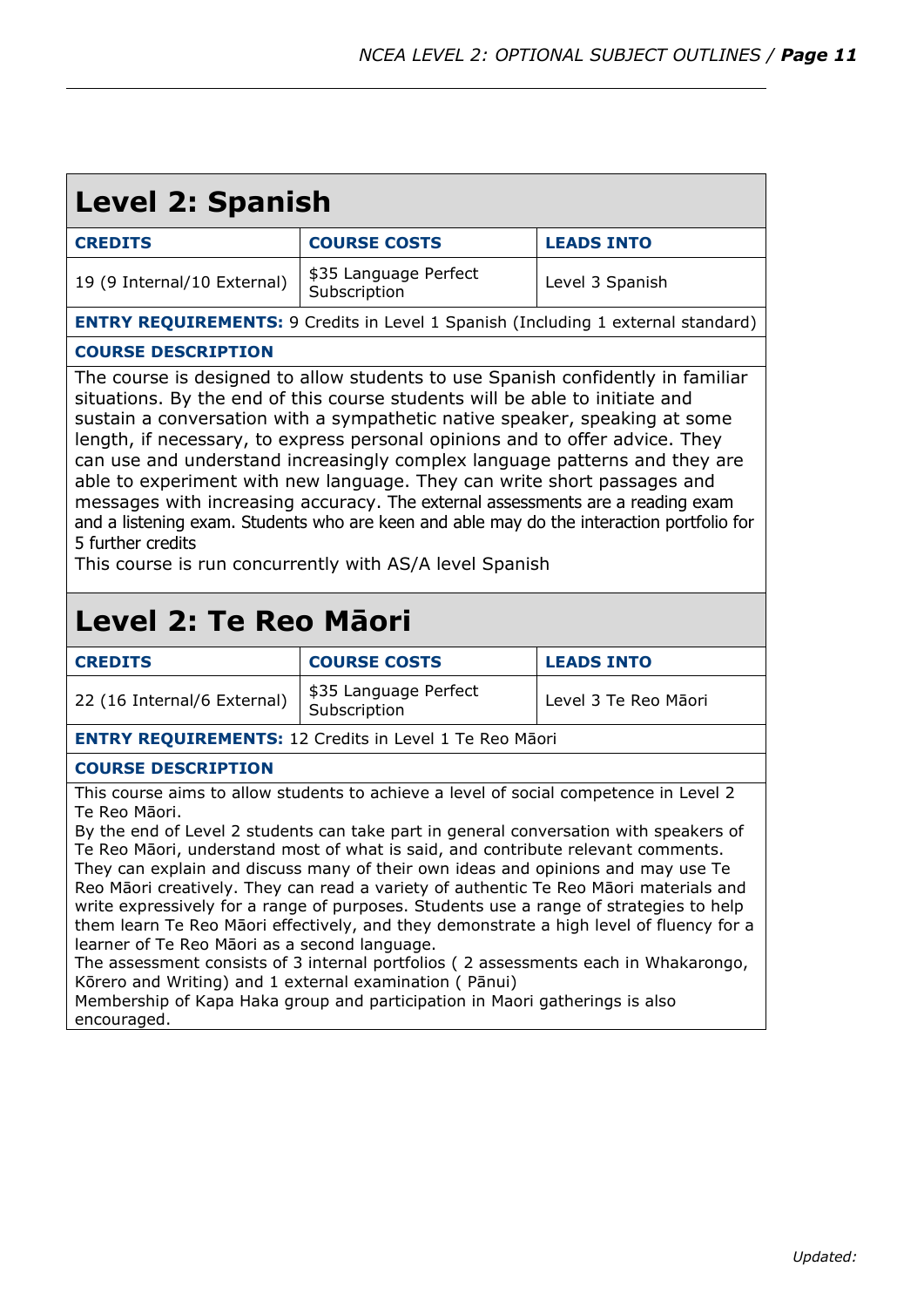### **MUSIC FACULTY**

**Head of Faculty: Ms Elinora Iversen: [eiversen@st-peters.school.nz](mailto:eiversen@st-peters.school.nz)** 

#### **Level 2: Music**

| <b>CREDITS</b>                                                                        | <b>COURSE COSTS</b> | <b>LEADS INTO</b> |
|---------------------------------------------------------------------------------------|---------------------|-------------------|
| 24 (20 Internal / 4 External)                                                         | Nil                 | Level 3 Music     |
| <b>ENTRY REQUIREMENTS:</b> Ability to read music / 4 years of itinerant music lessons |                     |                   |
|                                                                                       |                     |                   |

#### **COURSE DESCRIPTION**

This course is designed to allow students to further develop practical and/or theoretical music skills by choosing internals suited to their abilities. Students can choose performance based internals as a solo or in an ensemble; composing internals requiring students to compose original pieces, as well as research and theory based papers.

#### **PHYSICAL EDUCATION FACULT**

**Head of Faculty: Mr Andrew Illman, [aillman@st-peters.school.nz](mailto:aillman@st-peters.school.nz)**

### **Level 2: Academic Physical Education**

| <b>CREDITS</b> | <b>COURSE COSTS</b> | <b>LEADS INTO</b>   |
|----------------|---------------------|---------------------|
| 21 (Internal)  | \$50                | Level 3 Academic PE |

#### **ENTRY REQUIREMENTS:** 14 credits in Level 1 PE

#### **COURSE DESCRIPTION**

The course requires students to complete 5 achievement standards.

A well balanced and in depth Level 2 course pushes students to understand the nature and discipline of exercise physiology as well as biomechanical analysis. Introduction into sociological themes of sport and exercise are explored allowing students to unpack concepts and ideas that have particular interest to their chosen sports or avenues of passion.

#### **Achievement standard 2.5 - Sports sociology**

Examine the significance for self, others and society of a sporting event, a physical activity or a festival.

#### **Achievement standard 2.6 - Coaching Touch Rugby LEADERSHIP and GROUP DYNAMICS**

Evaluate leadership strategies that contribute to the effective functioning of a group.

#### **Achievement standard 2.3 - FITNESS and TRAINING - Physiology**

Demonstrate understanding of the application of biophysical principles to training for physical activity.

#### **Achievement standard 2.2 - Biomechanics of movement**

Demonstrate understanding of how and why biophysical principles relate to the learning of physical skills.

#### **Achievement standard 2.4 - Ki O Rahi**

Perform a physical activity in an applied setting.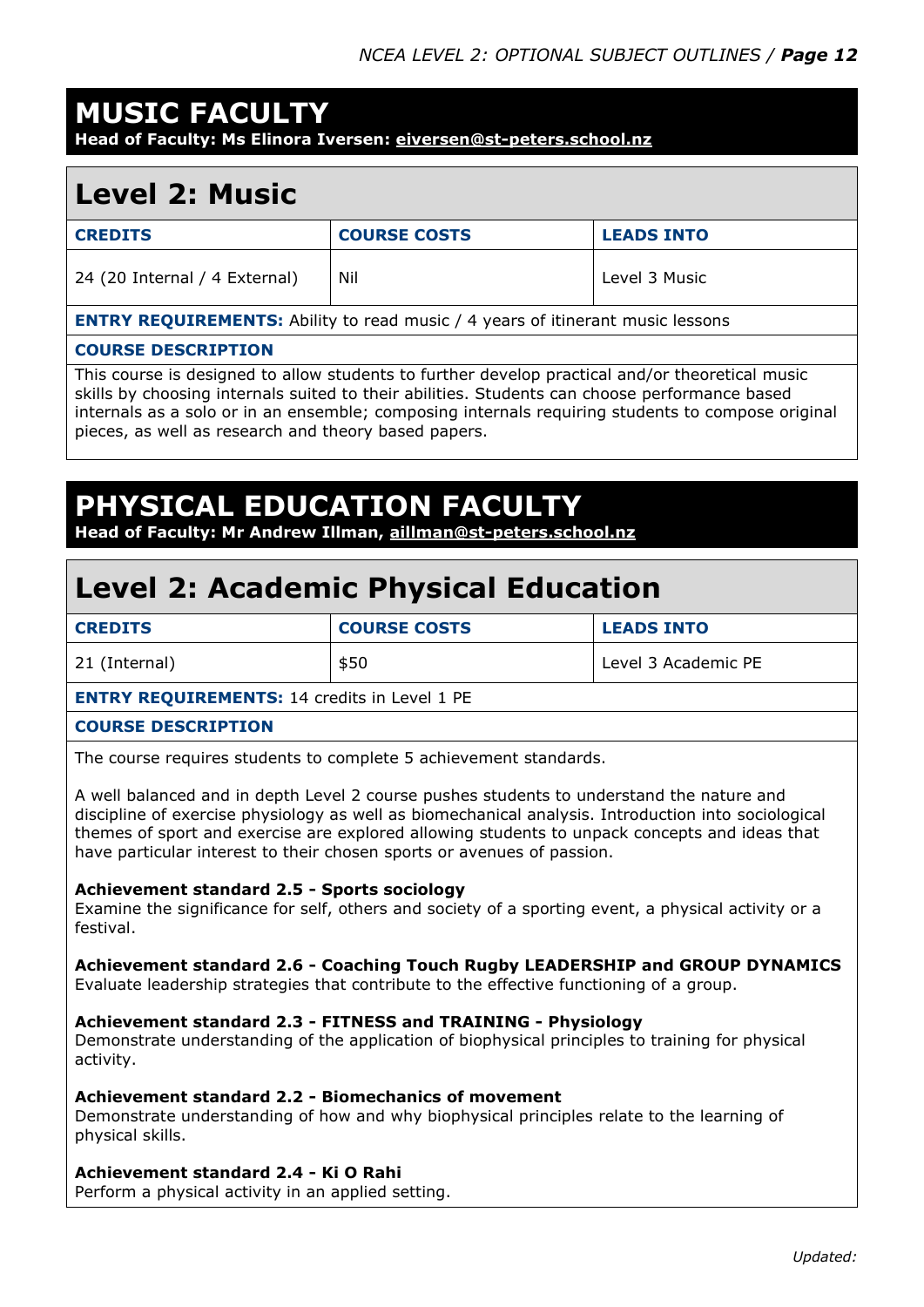#### **SCIENCE FACULTY**

**Head of Faculty: Mr Kevin Barker: [kbarker@st-peters.school.nz](mailto:kbarker@st-peters.school.nz)**

#### **Level 2: Biology**

| <b>CREDITS</b>                | <b>COURSE COSTS</b>                                       | <b>LEADS INTO</b> |
|-------------------------------|-----------------------------------------------------------|-------------------|
| 19 (11 Internal / 8 External) | Course Text \$30, Field Trip<br>\$40, Practical Book \$10 | Level 3 Biology   |

**ENTRY REQUIREMENTS:** 14 Credits in Level 1 Science including 4 external credits in the Biology standard, or E grade or above in IGCSE Biology

#### **COURSE DESCRIPTION**

Level 2 NCEA Biology is a course which builds on skills and knowledge gained from Level 1 Science.

Internal standards are based largely on practical Biology which includes field work. External standards are more theory based.

### **Level 2: Chemistry**

| <b>CREDITS</b>                 | <b>COURSE COSTS</b>                       | <b>LEADS INTO</b> |
|--------------------------------|-------------------------------------------|-------------------|
| 23 (10 Internal / 13 External) | Course books and Practical<br>Guides \$50 | Level 3 Chemistry |

**ENTRY REQUIREMENTS:** 14 Credits in Level 1 Science including 4 external credits in the Chemistry standard, or E grade or above in IGCSE Chemistry

#### **COURSE DESCRIPTION**

Level 2 Chemistry is a course which builds on Level 1 Science.

The internals are based on practical work and the externals are theory based. Level 2 Chemistry is a prerequisite for Level 3 Chemistry.

### **Level 2: Physics**

| <b>CREDITS</b>                 | <b>COURSE COSTS</b> | <b>LEADS INTO</b> |
|--------------------------------|---------------------|-------------------|
| 22 (10 Internal / 12 External) | \$15                | Level 3 Physics   |

**ENTRY REQUIREMENTS:** 14 Credits in Level 1 Science including 8 external credits in the Mechanics & Electromagnetism Physics standard, plus an external pass in Mathematics AS91028 Relationships(or Merit in MCAT 91027), or D grade or above in IGCSE Physics. This will be strictly enforced. **NOTE; Boys who wish to continue in Physics to Level 3 will also need to pass an external standard in Calculus at level 2. It is also recommended that level 3 Physics students take Level 3 Mathematics with Calculus.**

**COURSE DESCRIPTION** Level 2 Physics NCEA is a course which builds on Physics learning from Level 1 Science. This course has 22 available credits in 5 achievement standards.

The internal achievement standards include a 4 credit practical based standard, a 3 credit Integrated Physics standard and a 3 credit Nuclear and Atomic Physics standard. Two 6 credit external standards covering Mechanics and Electricity and Electromagnetism are sat in November. Level 2 NCEA Physics is a prerequisite for Level 3 physics. As is an external pass in Calculus in level 2 Mathematics.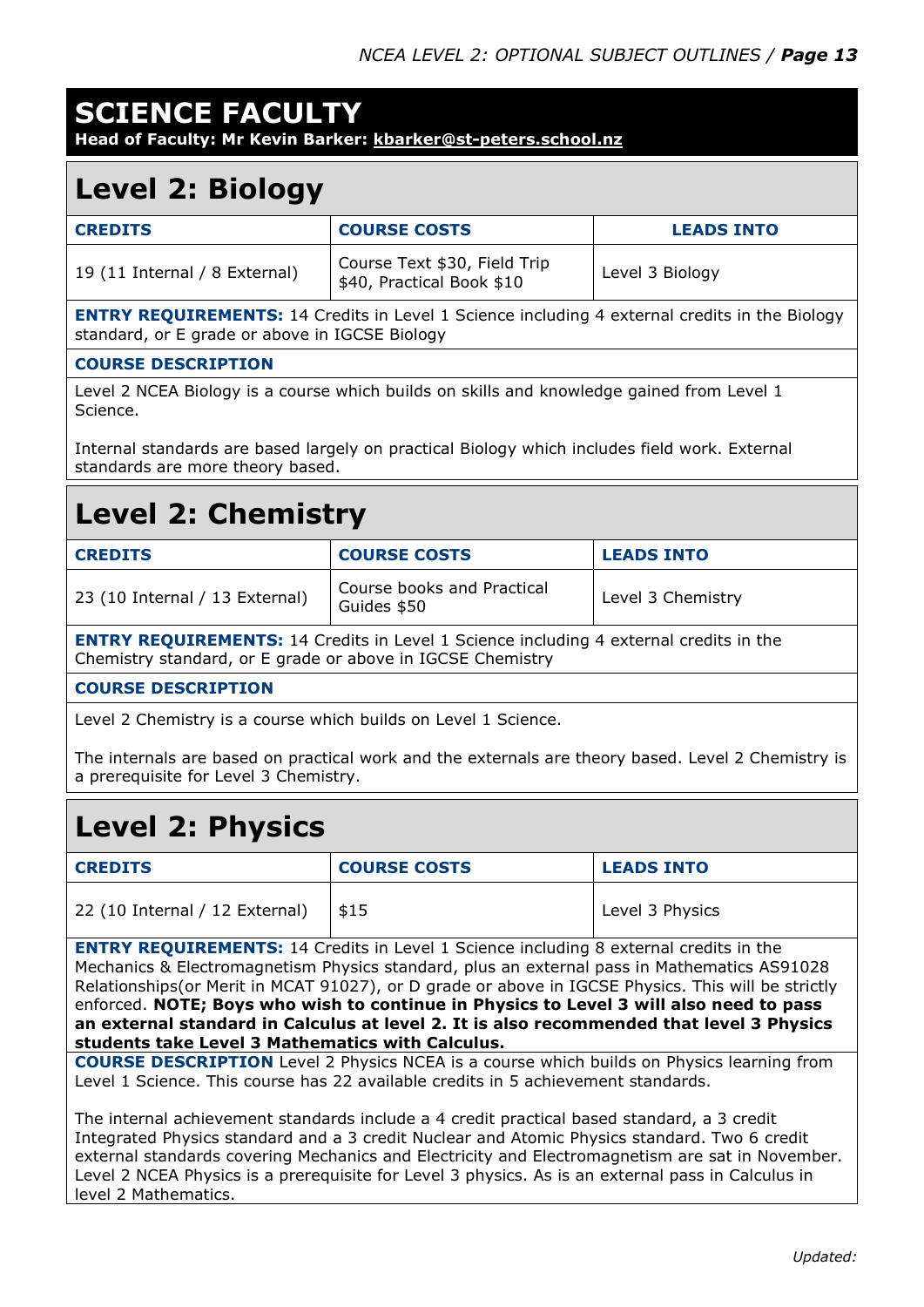### **TECHNOLOGY FACULTY**

**Head of Faculty: Mr Jono Bay [jbay@st-peters.school.nz](mailto:jbay@st-peters.school.nz)**

### **Level 2: Design & Visual Communication (DVC)**

| <b>CREDITS</b>                | <b>COURSE COSTS</b>                 | <b>LEADS INTO</b>                        |
|-------------------------------|-------------------------------------|------------------------------------------|
| 21 (15 Internal / 6 External) | \$100 plus DVC Pack approx.<br>\$52 | Level 3 Design & Visual<br>Communication |

**ENTRY REQUIREMENTS:** 15 credits at Level 1, successful completion of AS91068 and AS91063

#### **COURSE DESCRIPTION**

Students will build on valuable skills learnt in Level 1 DVC to produce two design portfolios focussing on Spatial and Product design.

They will use a combination of:

- 2D and 3D freehand sketches that communicate design ideas
- Instrumental drawings to convey design choices
- Use rendering techniques to show the form and function of design ideas
- Create portfolios of design work using visual communication strategies

Students will undertake the design process to produce creative outcomes that address a given brief. This course will teach students critical thinking and problem solving using industry knowledge appropriate to creative design.

Please note: the design portfolio encompasses all available credits (including external credits). There are no exams for this subject. Students require their own personal laptop for this course.

### **Level 2: Hard Materials (Carpentry)**

| <b>CREDITS</b> | <b>COURSE COSTS</b> | <b>LEADS INTO</b>               |  |
|----------------|---------------------|---------------------------------|--|
| 24 (Internal)  | \$140               | Level 3 Hard Materials (Trades) |  |
| .              |                     |                                 |  |

**ENTRY REQUIREMENTS:** At least 15 credits in Level 1 Hard Materials

#### **COURSE DESCRIPTION**

This Unit Standard course is made up of practical and theory aspects of Building and Construction. The practical outcomes produced by the students mesh with the theory content of the course at all times. The student outcomes are constructed in such a way as to give them the maximum number of learning experiences of common Carpentry practices. An interest in a career in Carpentry, Building and Cabinetry is recommended. A strong, practical work ethic is required for success in this course.

Topics studied are:

- Use of Power tools for the trades
- Fixed machinery
- Work Safety
- Garden Furniture Manufacture